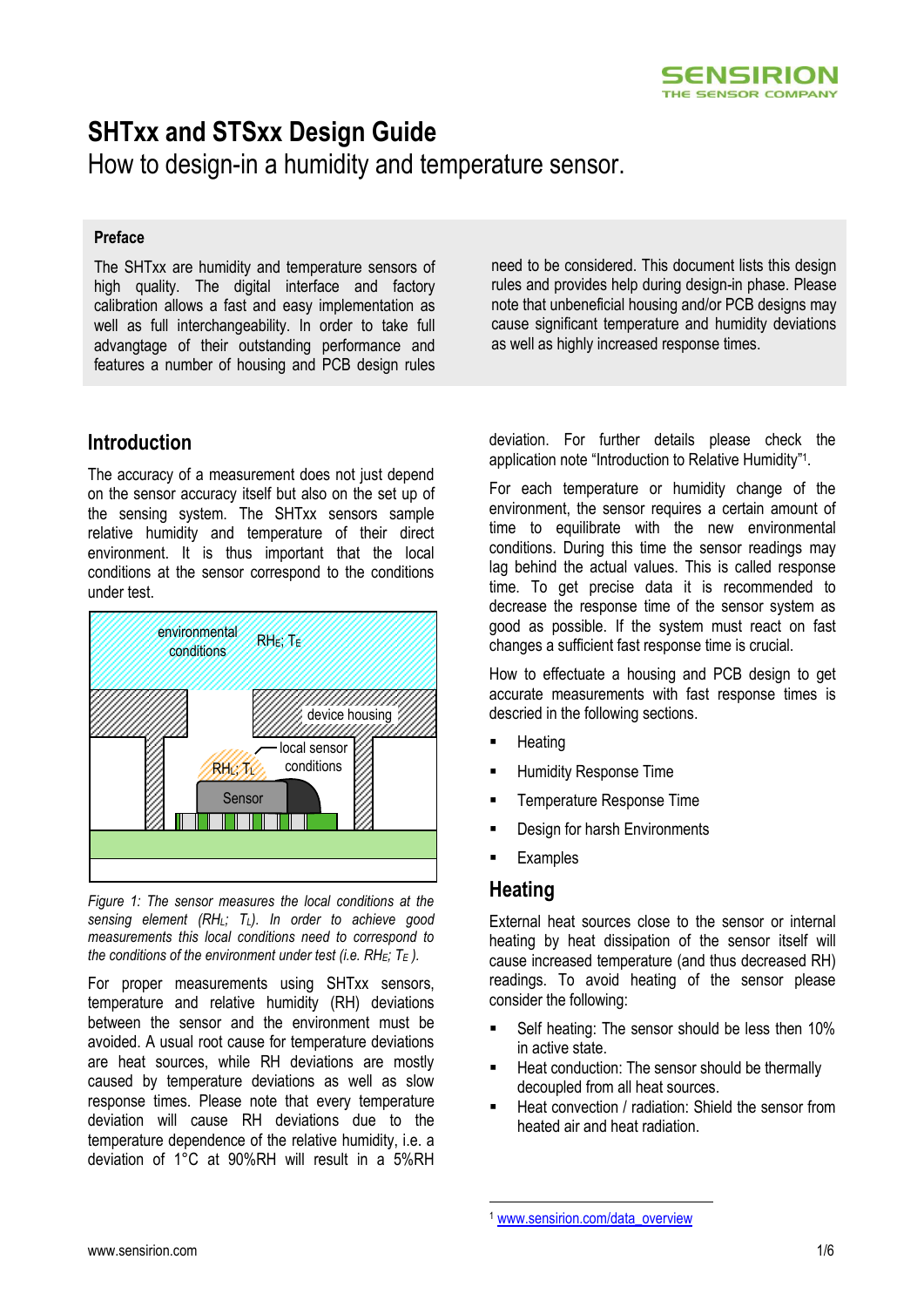### **Self heating**

Due to the tiny size of the sensing elements even the small power consumption of the SHTxx sensor might cause self heating. As the power consumption is significantly increased while in active state (measuring + communicating) it is recommended to be less then 10% of the time in active state (see *[Figure 2](#page-1-0)*) in order to avoid self heating. The number of readings that can be done per second depends on the resolution of the measurement and the sensor type. Please check the datasheet of the according sensor at [www.sensirion.com/humidity](http://www.sensirion.com/humidity) for further details.



<span id="page-1-0"></span>*Figure 2: Using the sensor more then 10% in active state may cause internal heating which results in a temperature and humidity deviation.*

### **Heat conduction**

The most common root cause for local heating of the sensor is due to thermal conduction from a nearby heat source (power electronics, microprocessors, displays, etc…). As thermal conduction mostly occurs through the metal on the PCB, thin metal lines and sufficient distances between the sensor and potential heat sources are recommended. Further, heat conduction can be decreased by milling slits in - and removing (etching) all unnecessary metal from the PCB around the sensor (see [Figure](#page-1-1) *3*). Another possibility to decrease heat conuction to the sensor is the use of a flex print to connect the sensor to the PCB (see *[Figure](#page-3-0)  [8](#page-3-0)*).



<span id="page-1-1"></span>*Figure 3: a) Thin metal connections and sufficient distance to the heat source helps to avoid heat conduction. Please note* 



*to remove unnecessary metal on the PCB around the sensor. b) The milled slits (white lines) around the sensor decrease the thermal conduction through the PCB. c) Unnecessary metal, such as thick metal connections will increase heat transfer from the heat source to the sensor. d) Heat sources in close proximity will heat the sensor*

### **Heat convection / radiation**

Inside of electronic devices the air might be heated up by electronic components. Contact of heated air and the sensor shall be avoided by shielding the sensor physically from all heat sources (see *[Figure 4](#page-1-2)*). Additionally there should be a sufficient heat transfer out of the devices to avoid the heating of the complete housing.



<span id="page-1-2"></span>*Figure 4: a) A wall of the housing (orange) shields the sensor from the heated air. The opening on the top avoids the heating of the complete housing. b) The heated air gets in direct contact with the sensor which will cause increased temperature readings. c) Even heated air from nearby devices may influence the sensor readings.*

Do not expose the sensor to direct heat radiation (e.g. direct sunlight) to avoid heating. If the radiation is strong the complete housing should be shielded from the radiation (see *[Figure 5](#page-2-0)*).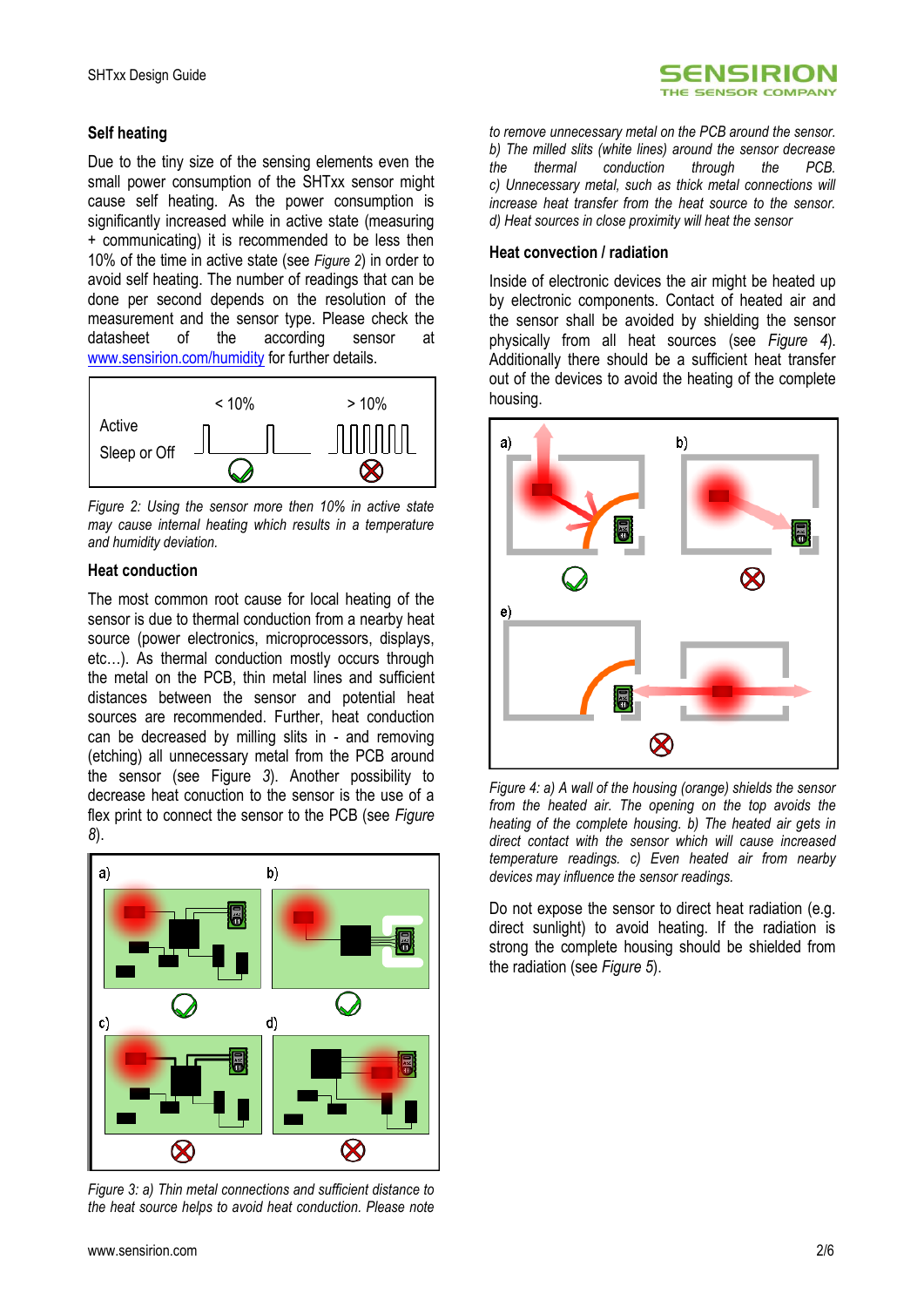



<span id="page-2-0"></span>*Figure 5: Direct sunlight or other heat radiation may cause increased temperature readings.*

# **Humidity Response Time**

For proper humidity measurements it is important that the humidity at the sensor matches the one of the environment while acquiring data. Therefore the sensor should be connected as well as possible to environmental air. Housing designs with a large dead volume and/or small aperture may act as a separation of the sensor and environment (see *[Figure 1\)](#page-0-0)* which may result in highly increased response times. In order to achieve fast response times please consider the following:

- Place the sensor as close to the environment as possible.
- A design which allows an airflow over the sensor is preferred to a design with a single aperture.
- The dead volume (see *[Figure 6](#page-2-1)*) should be as small as possible
- The aperture(s) should be as large as possible
- Filter membranes will slow down humidity response. Never use more then one membrane per aperture.
- There should be no material which can absorb humidity inside of the dead volume.



<span id="page-2-1"></span>*Figure 6: This figure shows a schematic view of a sensor design-in. The volume around the sensor which is separated from the environment is called dead volume. The aperture is the cross section area which connects the dead volume and the environment. This example has an additional filter membrane which may help to protect the sensor (see below) but will slow down the response time.*

### **Design with a possible Airflow**

If there is an airflow over the sensor (see *[Figure 7](#page-3-1)* a, d and e), the air inside of the dead volume is exchanged constantly. Such a design is favourable in terms of response times. Even if there is no defined flow (e.g. in a living room) a design with multiple openings and a possible flow is preferred. If there is no possibility to realize a design with airflow over the sensor, the following terms becomes more important.

### **Dead Volume**

The larger the dead volume the more air needs to be exchanged until the environmental and sensor conditions match each other. Large dead volume s will drastically increase the humidity response time. It is highly recommended to keep the dead volume as small as possible.

### **Aperture Size**

The aperture is the connection between environment and sensor. A bigger aperture allows a faster air exchange and therefore better humidity response times.

#### **Filter Membranes**

Filter membranes may help to protect the sensor from harsh environments. But as they decrease the air exchange the response time will be slower. If a filter cap is required the size of the dead volume and the aperture becomes more important.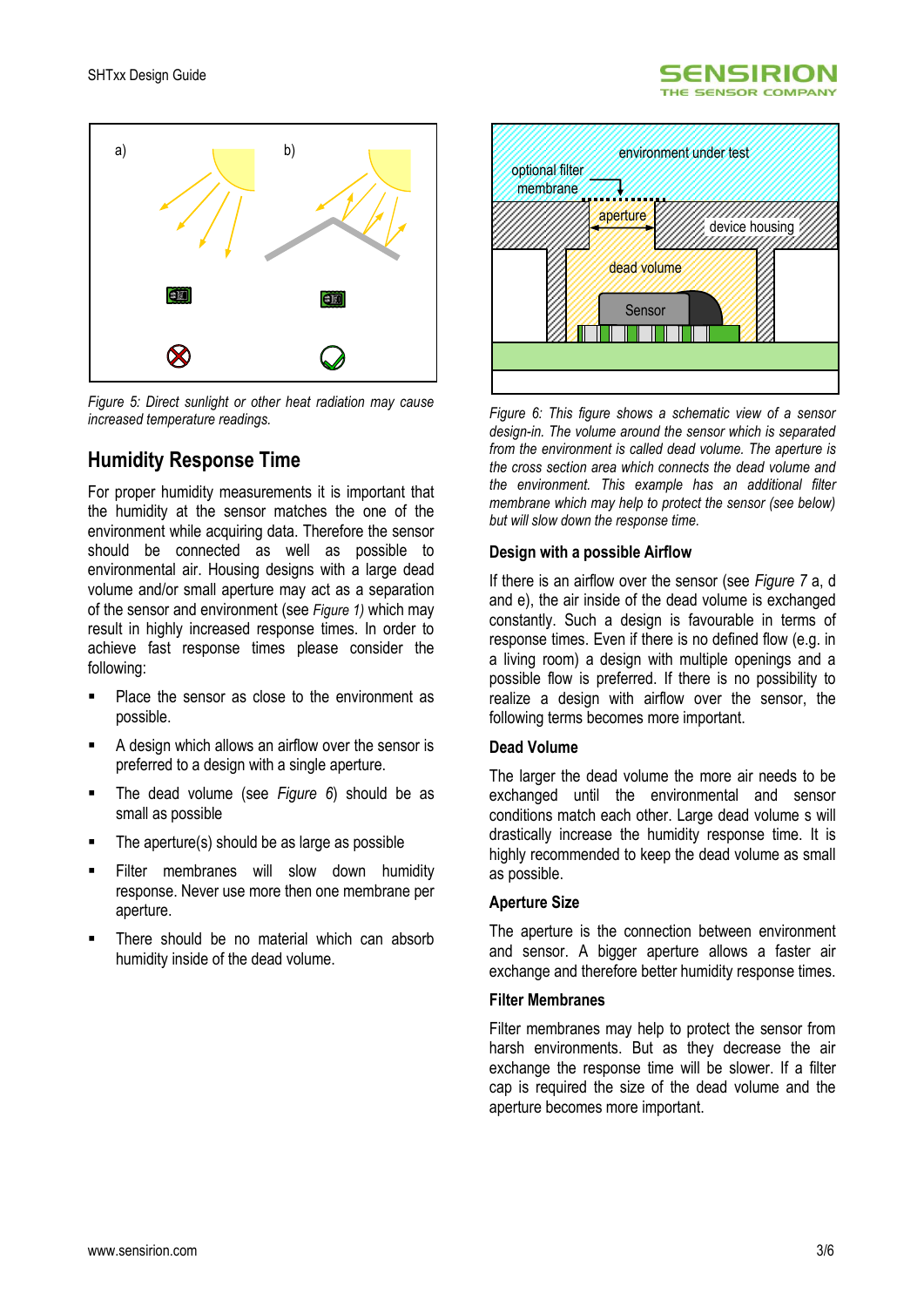



<span id="page-3-1"></span>*Figure 7: Schematic view of different design-ins. a) This is the preferred design if ever possible. The small dead volume, sufficient aperture size and the air flow allow a fast humidity response time. b) The walls (orange) reduce the dead volume which will lead in combination with the large aperture to fairly good response times. c) The defined airflow goes directly over the sensor and therefore the local conditions at the sensor equilibrate quickly with the environmental conditions. If there is no defined flow this design is not recommended as the dead volume is too big. d-f) This designs will have slow humidity response times due to the following reasons: d) The airflow misses the sensor and the dead volume is large. e) The aperture size is too small in respect to the dead volume. f) The dead volume is large.*

# **Temperature Response Time**

Due to the thermal mass of a device it temperature reacts slow on changes of environmental temperature. In order to achieve fast temperature response times the following terms should be considered.

- Thermal coupling of the sensor to the environment under test should be as strong as possible.
- Thermal coupling of the sensor to the thermal mass of the housing (PCB) should be as weak as possible.

### **Thermal coupling of the Sensor to the Environment**

To achieve a good thermal coupling between the sensor and the environment the sensor should be placed as close to the environment as possible – best at a corner or at least at the edge of the device. An airstream of ambient air will additionally increase the coupling.

### **Thermal coupling of the sensor to the thermal mass of the housing and the main PCB**

In order to get a good decoupling of the sensor and the housing / PCB the heat conduction needs to be

reduced as described in the heating section above (see *[Figure 8](#page-3-0)*).



<span id="page-3-0"></span>*Figure 8: The sensor may be thermally decoupled from the PCB by small PCB connections or with a flex.*

# **Designs for harsh Environemts**

For the SHT1x and the SHT2x series there are filter caps available which can be used to achieve water and dust tight housings as well as good response times (see *[Example 5](#page-4-0) + 6)*. In order to achieve fast humidity response time they are design with a minimal dead volume. Detailed information about these filter caps may be found on:

SF1 (for SHT1x): [www.sensirion.com/sf1](http://www.sensirion.com/sf1)

SF2 (for SHT2x): [www.sensirion.com/sf2](http://www.sensirion.com/sf2)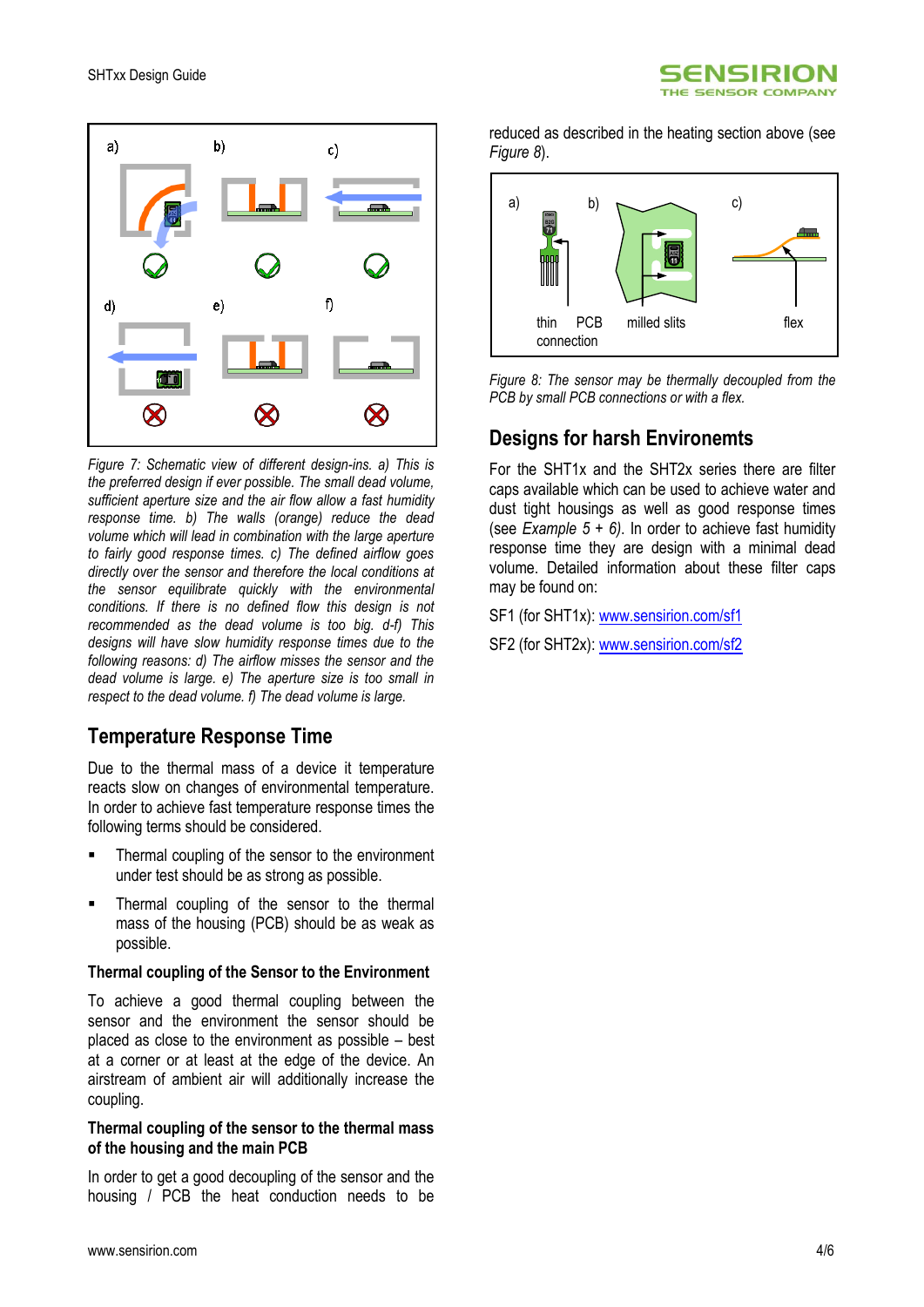

# **Examples**

This chapter shows some different designs for different applications.



<span id="page-4-1"></span>*Example 1: This is the most recommended design if no filter membrane is required. It well combines the rules above. The wall (orange) helps to shield the sensor from the heated air as well as it decreases the dead volume. The two openings allow an airflow over the sensor and the milled slits reduce thermal conduction through the PCB. Therefore this design provides fast response times as well as low influences from heating parts.*



<span id="page-4-2"></span>*Example 2: This is a more simple variation of [Example 1.](#page-4-1) As there is no airflow the humidity response time is slower (depends on the distance of the sensor to the opening). With additional slits in the PCB the sensor could be shielded from external heating if required.*



*Example 3: This is a more sophisticated version of [Example](#page-4-2)  [2](#page-4-2) using a flex for thermal decoupling. Additionally there is a filter membrane to protect the sensor. The short distance* 

*between the sensor and the environment under test improves response times.*



*Example 4: This design shows an SHT71 inside of a tube with an airflow. The thin PCB connection decouples the SHT75 very well from the tube and grants a very fast thermal response time as well as reduced influence from temperature deviations between the tube and the airflow.*



<span id="page-4-0"></span>*Example 5: The SF1 filter cap (for SHT1x)may help to design tight housings. The filter membrane protects the sensor and the housing from dust and water. Due to the very small volume between the sensor and the environment fast humidity response times can be achieved.*



*Example 6: The SF2 filter cap (for SHT2x) provides the same benefits like the SF1 (see [Example 5\)](#page-4-0).*